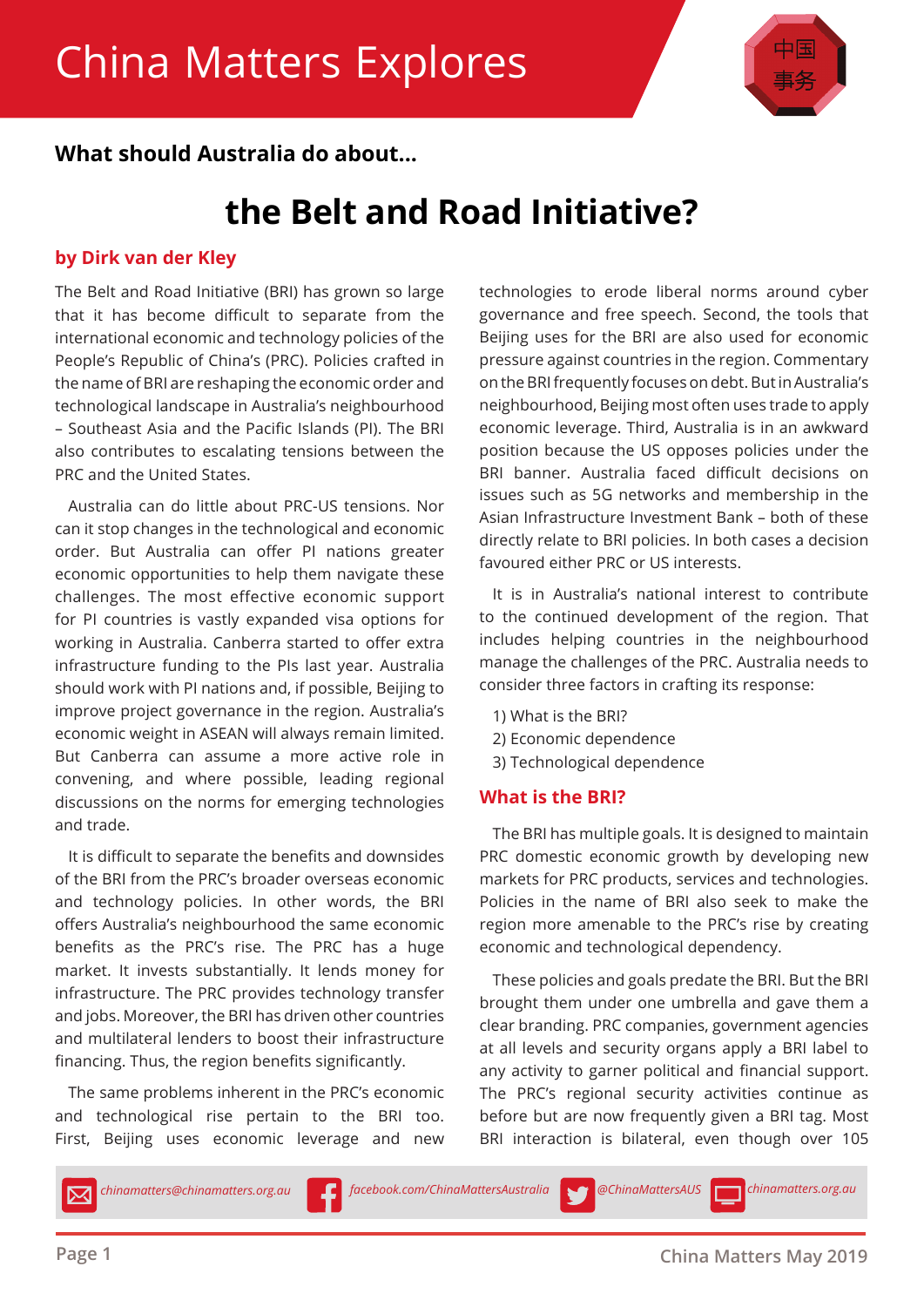### China Matters Explores



countries have signed BRI cooperation documents. $1$ 

The BRI promotes "five connectivities": policy coordination, infrastructure building, unimpeded trade, financial integration, and people-to-people exchanges. These are the tools that Beijing uses to develop new markets and create economic and technological dependency. Beijing uses these tools in non-BRI countries too. For example, investments by PRC firms in Darwin Port (2015) and Newcastle Port (2014) would be classified as BRI projects if they were in, say Malaysia. In fact, the owner of Landbridge Group said his company's Darwin Port investment was "our involvement in One Belt, One Road."<sup>2</sup>

Though Beijing encourages PRC firms to invest more in BRI countries, PRC investment flows into BRI countries as a percentage of total flows have barely changed.<sup>3</sup>

#### **China's overseas direct investment (ODI) in BRI countries**



Source: Economist Intelligence Unit BRI Update 2019 Q1

 Joining the BRI makes little difference to trade either. The proportion of PRC imports from BRI countries hardly changed between 2013 and 2017.<sup>4</sup>

There is no definitive PRC government-togovernment lending data. Most countries that have borrowed from the PRC government do eventually sign a BRI Memorandum of Understanding (MoU). But it is not a prerequisite. No Pacific Island nation signed a BRI MoU before 2017, yet Vanuatu borrowed USD 53 million in 2014.<sup>5</sup>

Therein, there is little difference between the BRI and the PRC's broader overseas economic policies. Both seek to open up overseas markets for PRC companies and products while also fulfilling a geopolitical role.

#### **Economic dependence**

The BRI's five "connectivities" seek to build even further on already significant economic interdependence. The benefits are well known – it creates jobs, government revenue and foreign currency for recipient countries. Beijing uses economic dependency to further its political goals in the region. This can be in the form of positive inducement or punishment, by promising or blocking market access, investment or loans.

Direct coercion is most commonly applied to trade. The PRC is the leading export destination for Australia (30.6% in 2018), New Zealand (19.1% in 2017) and ASEAN (14.1% in 2017). The level of export reliance on the PRC varies by ASEAN country, while most of the PI nations are relatively less reliant on exports to the PRC. But almost every country has industries that could be a target for PRC punitive measures.

A common target is tourism. Surging tourist numbers have generated economic benefits for our region. The PRC market is difficult to replace for most countries. And now the China National Tourism Authority is prioritising tourism to BRI states. Beijing is willing to curb outbound tourism as a punitive measure.

Like other countries, the PRC combines trade, investment and loans as a form of economic inducement to alter political behaviour. Prior to President Duterte's 2016 Beijing visit, Beijing blocked Philippine bananas and group tours. Since the visit, the Philippines has barely mentioned the Permanent Court of Arbitration 2016 ruling on maritime boundaries in its favour. The bans were lifted and Beijing promised USD 24 billion in investments and loans. At this point, the Philippines had not signed a BRI MoU but the toolkit was very much in the BRI mould. Cases like this render rulings by international bodies meaningless, which is not in Australia's interest.

Other PRC goals are not in Australia's interest – for example, the erosion of liberal norms throughout the region and acceptance of the PRC's militarisation of the South China Sea.

Few countries in Australia's neighbourhood have heavy debt burdens to the PRC. According to the IMF, Laos, Samoa and Tonga are the only countries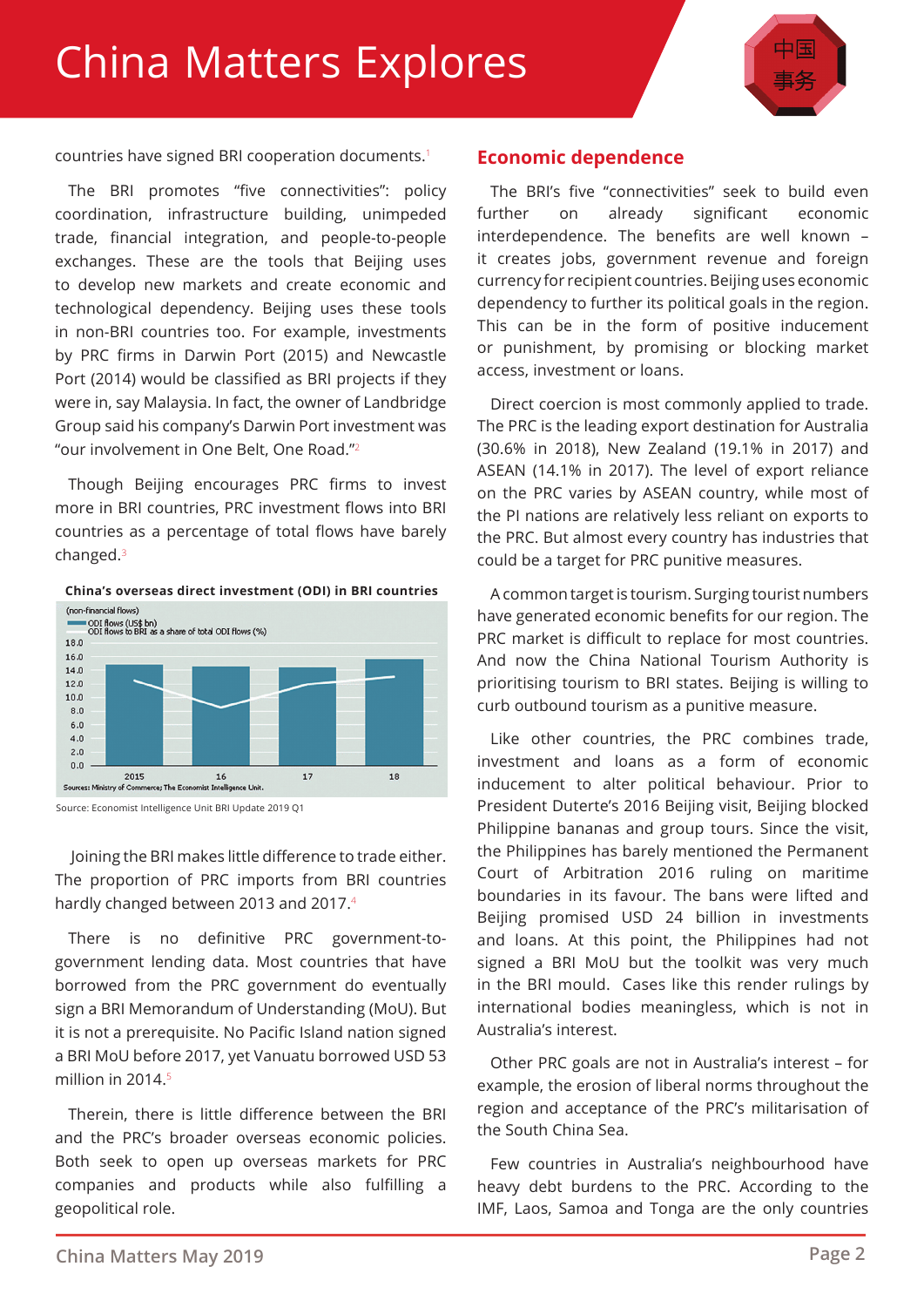# China Matters Explores



in Australia's neighbourhood which have borrowed heavily from the PRC and also have high levels of debt distress. The PRC is a major lender to Vanuatu but the IMF does not consider Vanuatu at high risk of debt distress.<sup>6</sup> All three countries borrowed from Beijing before the BRI was announced.



"China in the Pacific: is China engaged in 'debt-trap diplomacy'?"

Some ASEAN countries, notably Malaysia and Myanmar, have renegotiated or are renegotiating large BRI loan projects, arguing they are overpriced, too opaque and do not provide enough benefits to locals. Beijing is well aware of the problems. Xi Jinping announced a new debt sustainability framework at the 2019 BRI Forum.

### **Technology**

The PRC leadership has long deemed that dependence on foreign technology suppliers is a vulnerability. The PRC's largest import in dollar terms is semiconductors. Now, Beijing is incrementally creating technological reliance by other countries on the PRC as part of its Digital Silk Road (DSR). It does this by providing technology such as smart cities and telecommunications equipment at cheap prices.

As part of the DSR, Beijing seeks to set the norms around technologies that have the capacity to control information. The Ministry of Public Security provides extensive information management training to law enforcement officials from BRI participant countries and elsewhere. Officials from the Cyberspace Administration of China (CAC) wrote that "cyberspace has become a new field of competition for global governance, and we must comprehensively strengthen international exchanges and cooperation in cyberspace, to push China's proposition of Internet governance toward becoming an international consensus."<sup>7</sup> The PRC argues for "cyber sovereignty" globally which gives more control to governments

over information flows and data. Vietnam already adopted a law that mirrors the PRC's cyberlaws. This is the antithesis of a mostly open internet, which is the norm in a mid-size liberal democracy like Australia.

Beijing has established informal groupings with ASEAN to discuss cyber governance and technical standards for emerging technologies, such as the "China-ASEAN and Neighbouring Countries Big Data Policing International Exchange and Cooperation Forum", first held in 2018. The aim of the groupings is to encourage recipient states to adopt PRC technology and norms.

### **Should Australia sign a BRI MoU?**

A much-debated question is whether the Australian federal government should sign an MoU for projects in Australia. Canberra has already signed a BRI MoU for cooperation in third countries.

The MoUs vary by country. Most are vague with no concrete commitments. Some, such as Pakistan's are more comprehensive. Most, not all, explicitly say they are not legally binding. That is the case for the BRI MoU signed by Victoria for projects in that state.

The long-term strategic cost of any level of Australian government signing a BRI MoU is small. Beijing already has significant economic leverage over Australia. Beijing's strategic ambitions in the region will not be changed by an MoU. But it would annoy Washington in the short term.

The benefits would also be small. Australia has continued to trade significantly with the PRC without an MoU. The Australian government does not need PRC government loans. Generally, the correlation between a BRI MoU and increased investment is weak. Admittedly, Australia could earn short-term goodwill with Beijing, which would potentially reset relations. Though it would not prevent future tensions on sensitive issues.

Discussing a BRI MoU with Beijing is reasonable. However, Australia should not jump into an agreement unless there is something significant on offer. Otherwise it is not worth it because a BRI MoU will do little to improve the relationship long-term.